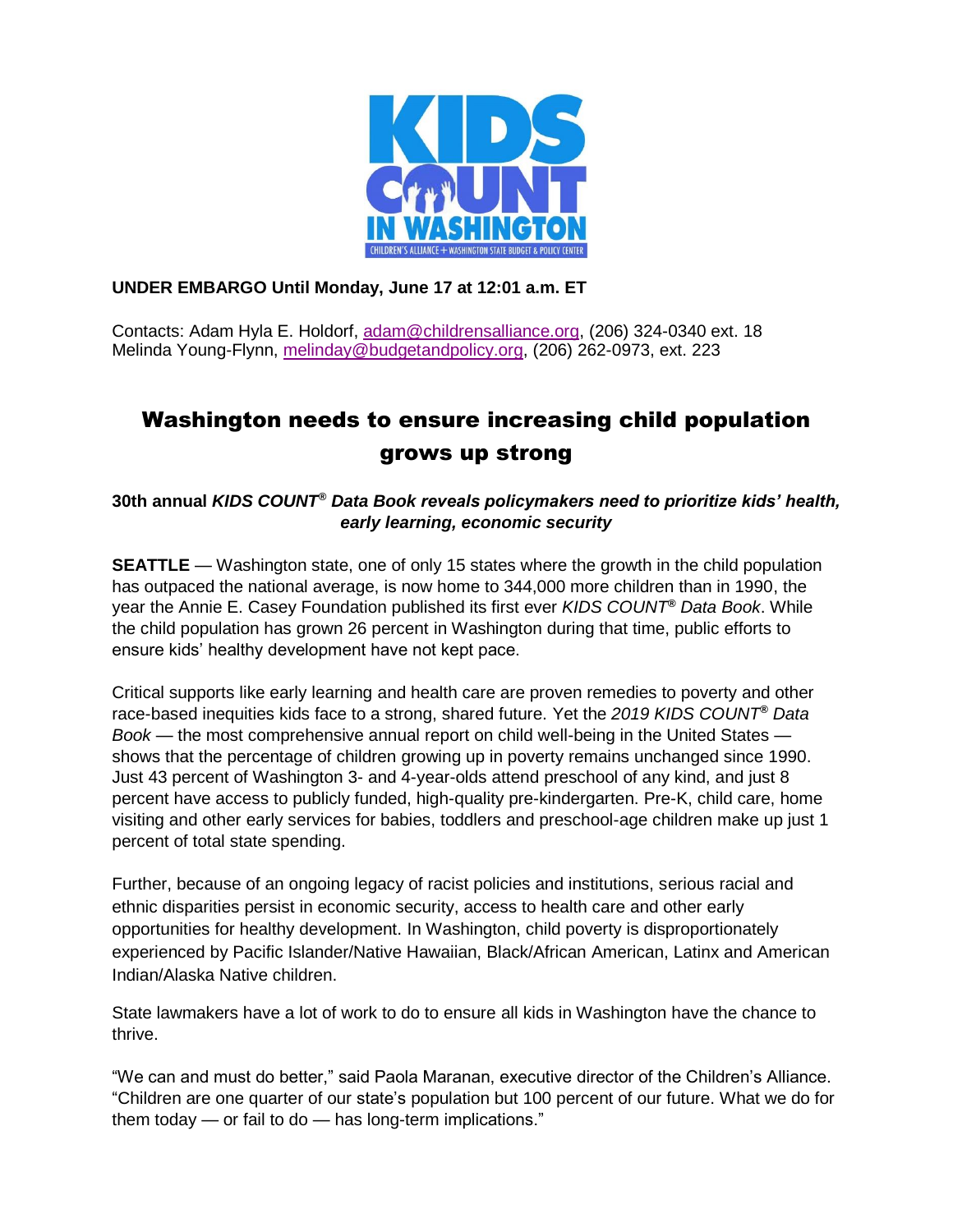Washington state is growing more diverse, and the child population is at the forefront of this trend. The total number of children in Washington grew from 1.3 million in 1990 to nearly 1.65 million in 2017. During that time, the populations of Black/African American, Asian or Pacific Islander and Latinx children all increased. The population of Latinx children, in particular, grew threefold by 2017 to 21 percent.

Overall, Washington state ranks 21st in economic well-being. One in three Washington children live in households that dedicate more than 30 percent of their income to paying for housing. This figure has increased in the last three decades, from 26 percent in 1990 to 31 percent in 2017. In addition, the total number of children in Washington state living below the federal poverty line has grown by 36 percent since 1990.

Yet the state's approach to WorkFirst/Temporary Assistance for Needy Families (TANF) is making it harder for families to get by. Due to sustained, year-over-year budget cuts, WorkFirst/ TANF is serving a smaller portion of children in poverty than at any time in the program's history. And families that are being kicked off the program because of its harsh, inflexible timelimit policy are disproportionately Black and American Indian.

"This disproportionate impact to Black and Indigenous kids is shameful and unacceptable," says Michelle Merriweather, president and CEO of the Urban League of Metropolitan Seattle, which connects African American and other families of color with housing, education and workforce development opportunities.

"We need to recognize and act with urgency to make sure public programs are helping build up the next generation — not undercut it before it has a chance to grow."

In measures of child health, the state has made substantial gains in health-insurance coverage for children in recent years — decreasing the share of uninsured kids by more than half since 2010. This is in large part because state lawmakers have bundled Medicaid and the Children's Health Insurance Program into comprehensive, affordable Apple Health for Kids coverage. Ultimately, that has helped the state achieve its ranking of 11th in child health.

Nevertheless, 3 percent of kids remain uninsured. And each year, half of all kids covered by Apple Health are unable to see a dental professional. Black and Mexican American children with incomes above the federal poverty line have [higher rates of untreated tooth decay](http://childrensalliance.org/resource/oral-health-out-reach) than white children living below the poverty line.

In early learning, approximately 4 in 10 children in our state ages three and four are attending preschool. While our rates of preschool attendance have grown since 1990, 36 other states have experienced greater increases. Research has shown that investing in high-quality early opportunities like pre-K, quality child care and home visiting can increase the number of kids who are ready for kindergarten, and can reduce racial disparities in readiness for kindergarten.

"We must make the necessary investments in programs that are aimed at ensuring families and kids have the opportunity to get ahead," said Misha Werschkul, executive director of the Washington State Budget & Policy Center. "Lawmakers especially need to take steps to ensure these programs are advancing racial equity and eliminating barriers to opportunity for communities of color."